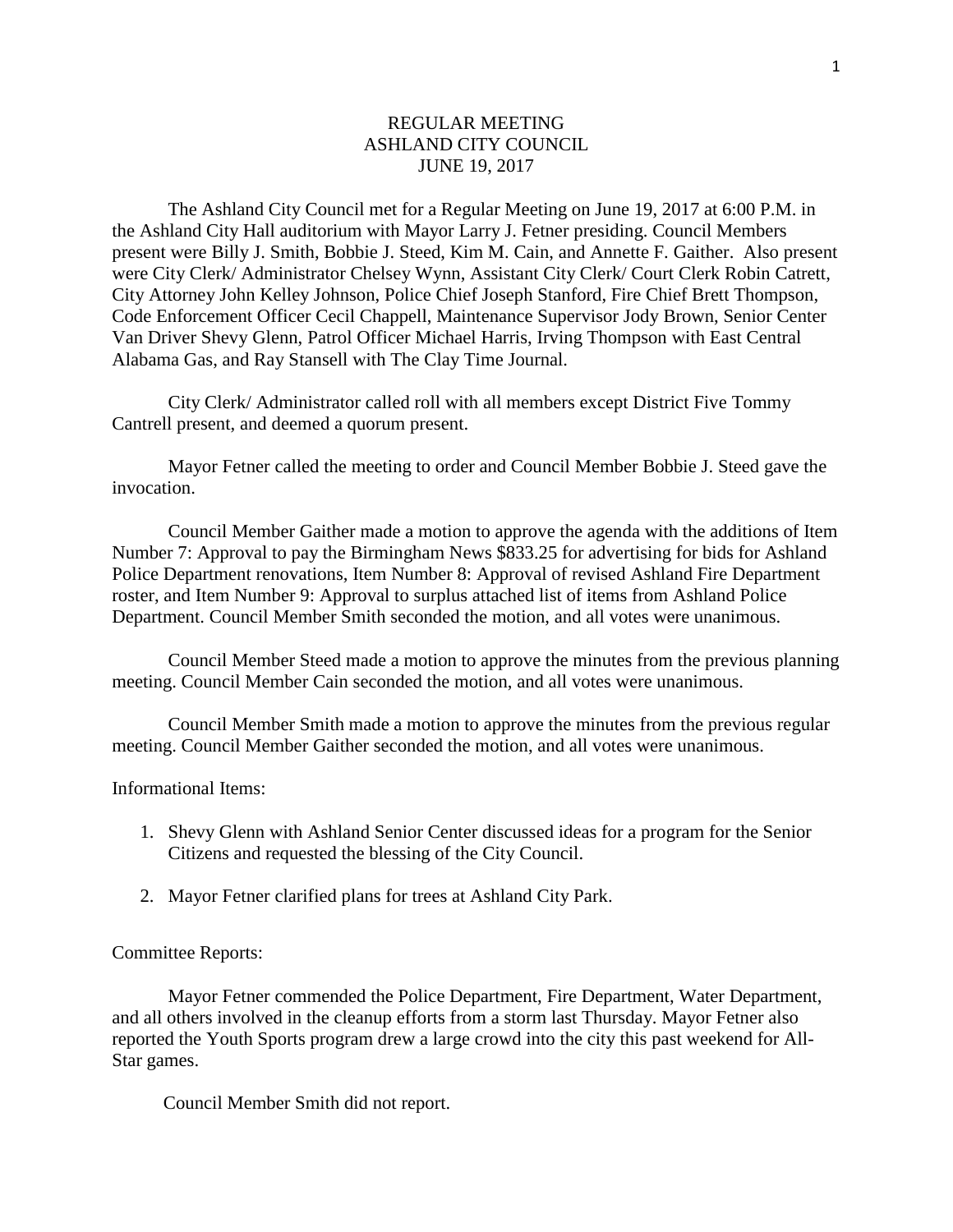Council Member Steed did not report.

Council Member Cain reported on the Kids Who Care Camp and the Summer Feeding Program taking place at First United Methodist Church.

Council Member Gaither reported on the wall at the Wynn Building, and the brick order for the Urban Park.

City Clerk/ Administrator Chelsey Wynn did not report.

Police Chief Stanford reported on the bid opening scheduled for June 22, 2017 at 3P.M. at Ashland City Hall, and a list of surplus items from the Police Department.

Fire Chief Brett Thompson reported on an updated roster for Ashland Fire Department, and a minor fender bender that took place in the rescue truck during storm cleanup last Thursday. Fire Chief Thompson stated they plan to try to fix the bumper damage, but if they are unable to, the City may need to purchase a replacement bumper.

Maintenance Supervisor Jody Brown reported the Maintenance Department side armed and bush hogged last week and are running the limb truck route this week. Supervisor Brown stated there are lots of limbs in town due to storms over the past few weeks. Supervisor Brown thanked the Police Department, Fire Department and Water Department for helping with storm cleanup last Thursday.

## New Business:

Council Member Cain made a motion approving the bills received since the last regular meeting in the amount of \$14,995.72. Council Member Smith seconded the motion, and all votes were unanimous.

Council Member Gaither made a motion approving the city to purchase 2-year virus protection from Southern Data Automation for Ashland Police Department at a cost of \$336.40. Council Member Cain seconded the motion, and all votes were unanimous.

Council Member Cain made a motion approving the city to pay \$675.00 to Municipal Workers Compensation Fund, Inc. for additional Reserve Police Officers. Council Member Gaither seconded the motion, and all votes were unanimous.

Council Member Steed made a motion approving the city to pay \$350.00 to Clay Times Journal for Open House Advertisement. Council Member Smith seconded the motion, and all votes were unanimous.

Council Member Steed made a motion approving the city to pay East Alabama Regional Planning & Development Commission \$1309.58 for planning contract. Council Member Cain seconded the motion, and all votes were unanimous.